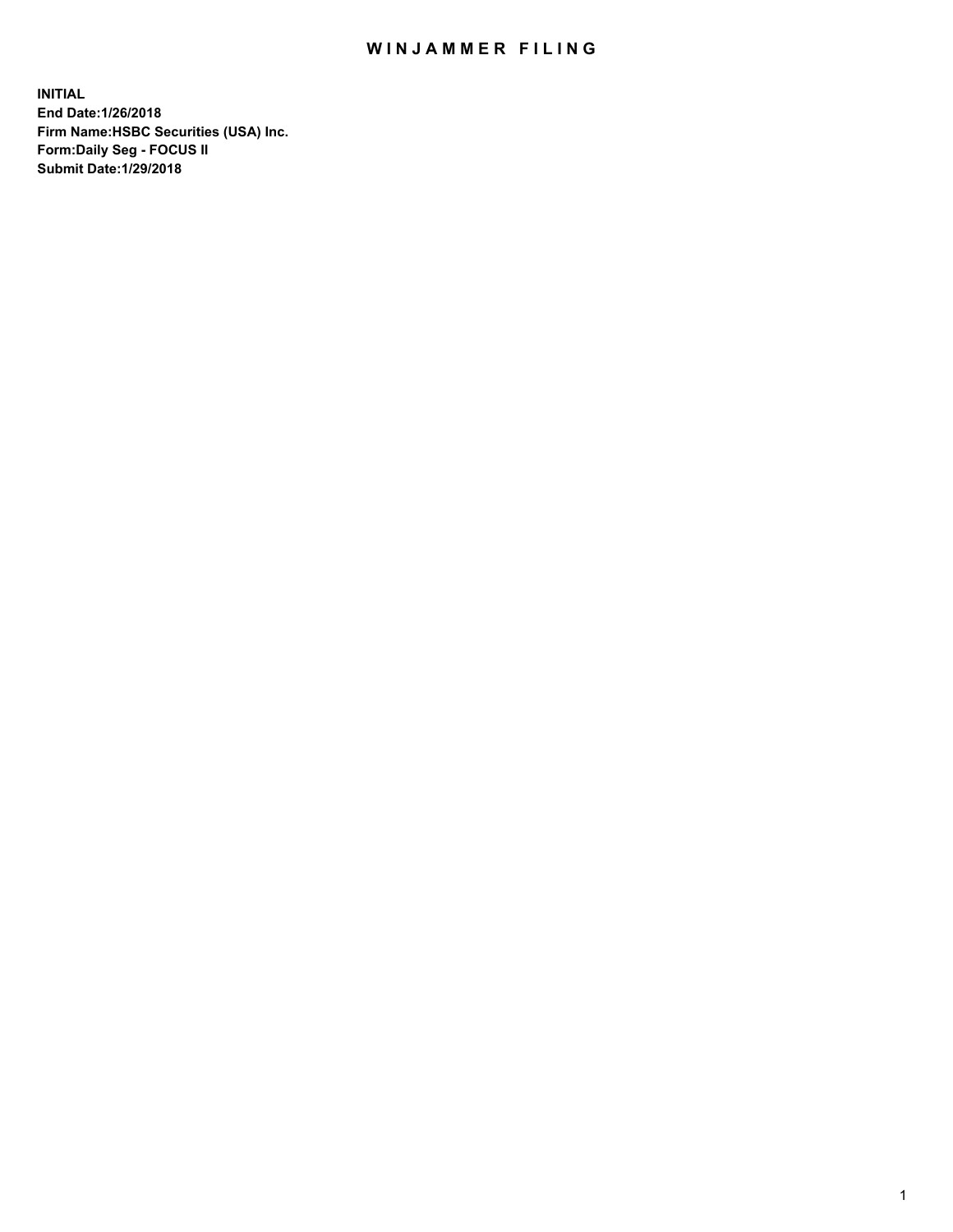## **INITIAL End Date:1/26/2018 Firm Name:HSBC Securities (USA) Inc. Form:Daily Seg - FOCUS II Submit Date:1/29/2018 Daily Segregation - Cover Page**

| Name of Company<br><b>Contact Name</b><br><b>Contact Phone Number</b><br><b>Contact Email Address</b>                                                                                                                                                                                                                         | <b>HSBC Securities (USA) Inc.</b><br><b>Michael Vacca</b><br>212-525-7951<br>michael.vacca@us.hsbc.com |
|-------------------------------------------------------------------------------------------------------------------------------------------------------------------------------------------------------------------------------------------------------------------------------------------------------------------------------|--------------------------------------------------------------------------------------------------------|
| FCM's Customer Segregated Funds Residual Interest Target (choose one):<br>a. Minimum dollar amount: ; or<br>b. Minimum percentage of customer segregated funds required:%; or<br>c. Dollar amount range between: and; or<br>d. Percentage range of customer segregated funds required between: % and %.                       | 98,000,000<br><u>0</u><br><u>00</u><br><u>00</u>                                                       |
| FCM's Customer Secured Amount Funds Residual Interest Target (choose one):<br>a. Minimum dollar amount: ; or<br>b. Minimum percentage of customer secured funds required:%; or<br>c. Dollar amount range between: and; or<br>d. Percentage range of customer secured funds required between: % and %.                         | 25,000,000<br><u>0</u><br><u>00</u><br>00                                                              |
| FCM's Cleared Swaps Customer Collateral Residual Interest Target (choose one):<br>a. Minimum dollar amount: ; or<br>b. Minimum percentage of cleared swaps customer collateral required:%; or<br>c. Dollar amount range between: and; or<br>d. Percentage range of cleared swaps customer collateral required between:% and%. | 122,000,000<br><u>0</u><br><u>00</u><br><u>00</u>                                                      |

Attach supporting documents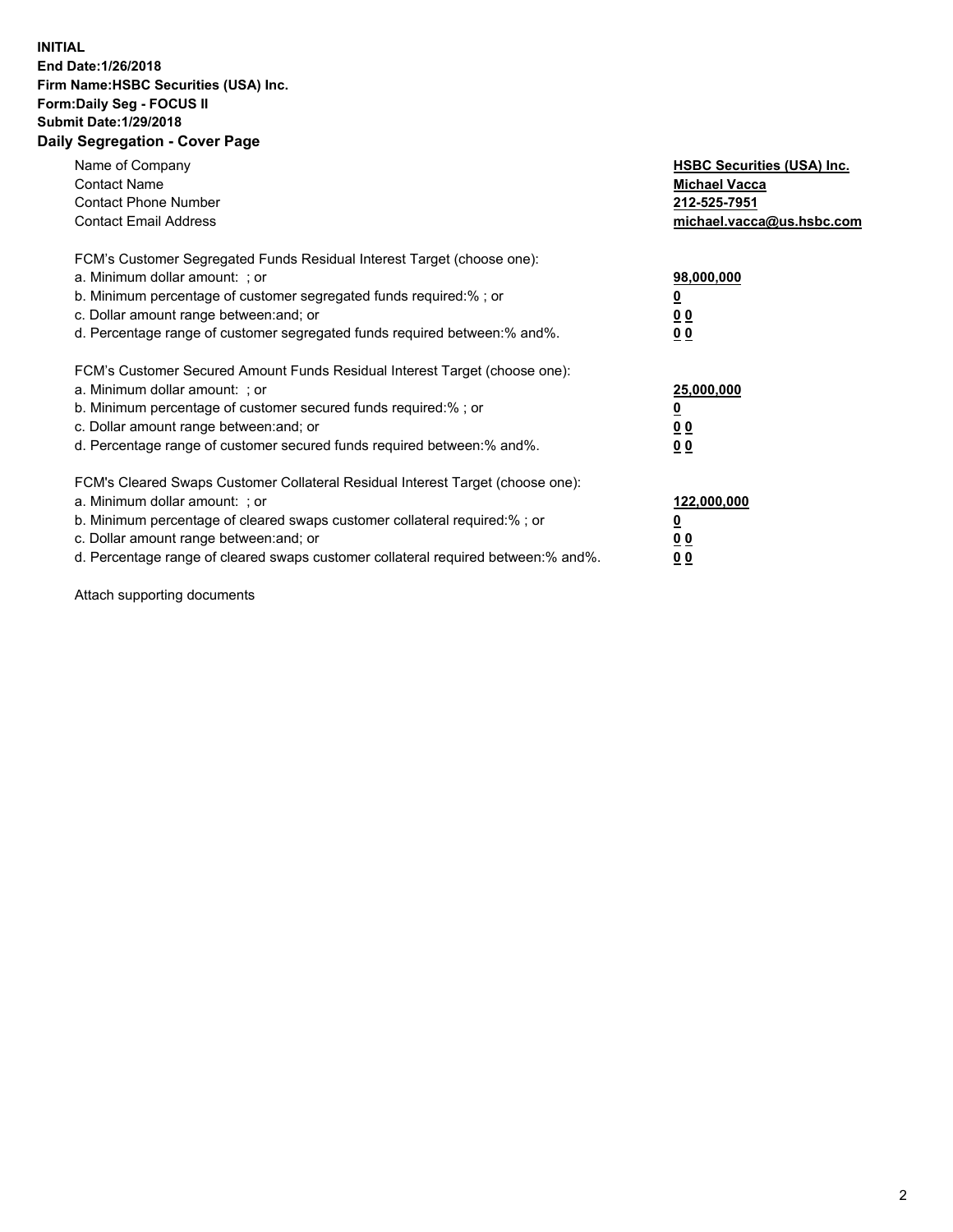**INITIAL End Date:1/26/2018 Firm Name:HSBC Securities (USA) Inc. Form:Daily Seg - FOCUS II Submit Date:1/29/2018 Daily Segregation - Secured Amounts** Foreign Futures and Foreign Options Secured Amounts Amount required to be set aside pursuant to law, rule or regulation of a foreign government or a rule of a self-regulatory organization authorized thereunder 1. Net ledger balance - Foreign Futures and Foreign Option Trading - All Customers A. Cash **74,211,649** [7315] B. Securities (at market) **94,652,516** [7317] 2. Net unrealized profit (loss) in open futures contracts traded on a foreign board of trade **-32,484,737** [7325] 3. Exchange traded options a. Market value of open option contracts purchased on a foreign board of trade **0** [7335] b. Market value of open contracts granted (sold) on a foreign board of trade **0** [7337]

- 4. Net equity (deficit) (add lines 1. 2. and 3.) **136,379,428** [7345]
- 5. Account liquidating to a deficit and account with a debit balances gross amount **7,171** [7351] Less: amount offset by customer owned securities **-7,171** [7352] **0** [7354]
- 6. Amount required to be set aside as the secured amount Net Liquidating Equity Method (add lines 4 and 5)
- 7. Greater of amount required to be set aside pursuant to foreign jurisdiction (above) or line 6.

## FUNDS DEPOSITED IN SEPARATE REGULATION 30.7 ACCOUNTS

- 1. Cash in banks
	- A. Banks located in the United States **48,586,389** [7500]
	- B. Other banks qualified under Regulation 30.7 **0** [7520] **48,586,389** [7530]
- 2. Securities
	- A. In safekeeping with banks located in the United States **31,403,509** [7540]
	- B. In safekeeping with other banks qualified under Regulation 30.7 **0** [7560] **31,403,509** [7570]
- 3. Equities with registered futures commission merchants
	- A. Cash **0** [7580]
	- B. Securities **0** [7590]
	- C. Unrealized gain (loss) on open futures contracts **0** [7600]
	- D. Value of long option contracts **0** [7610]
	- E. Value of short option contracts **0** [7615] **0** [7620]
- 4. Amounts held by clearing organizations of foreign boards of trade
	- A. Cash **0** [7640]
	- B. Securities **0** [7650]
	- C. Amount due to (from) clearing organization daily variation **0** [7660]
	- D. Value of long option contracts **0** [7670]
	- E. Value of short option contracts **0** [7675] **0** [7680]
- 5. Amounts held by members of foreign boards of trade
	- A. Cash **63,540,084** [7700]
	- B. Securities **63,249,007** [7710]
	- C. Unrealized gain (loss) on open futures contracts **-32,484,737** [7720]
	- D. Value of long option contracts **0** [7730]
	- E. Value of short option contracts **0** [7735] **94,304,354** [7740]
- 6. Amounts with other depositories designated by a foreign board of trade **0** [7760]
- 7. Segregated funds on hand **0** [7765]
- 8. Total funds in separate section 30.7 accounts **174,294,252** [7770]
- 9. Excess (deficiency) Set Aside for Secured Amount (subtract line 7 Secured Statement Page 1 from Line 8)
- 10. Management Target Amount for Excess funds in separate section 30.7 accounts **25,000,000** [7780]
- 11. Excess (deficiency) funds in separate 30.7 accounts over (under) Management Target **12,914,824** [7785]

**0** [7305]

**136,379,428** [7355]

**136,379,428** [7360]

**37,914,824** [7380]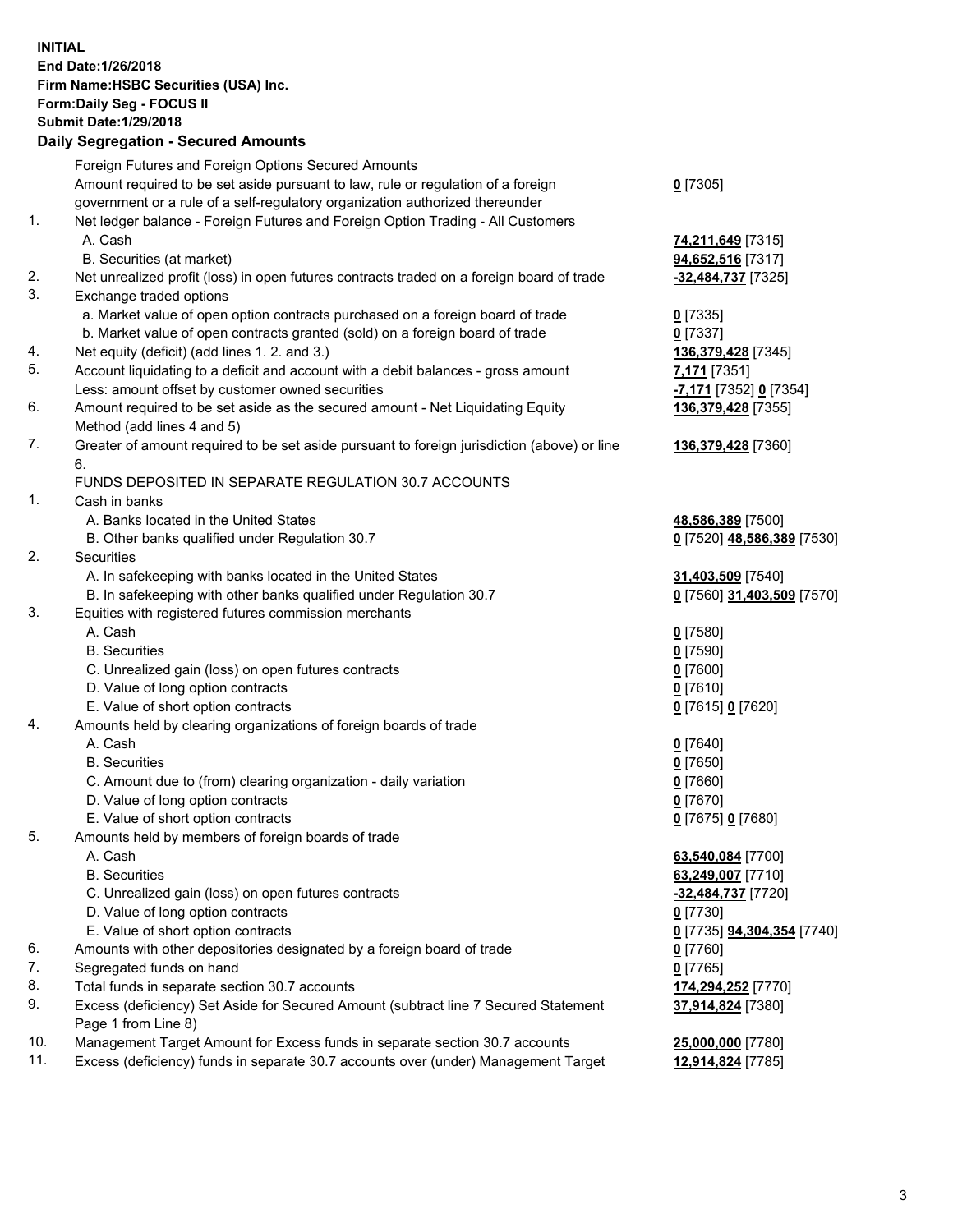**INITIAL End Date:1/26/2018 Firm Name:HSBC Securities (USA) Inc. Form:Daily Seg - FOCUS II Submit Date:1/29/2018 Daily Segregation - Segregation Statement** SEGREGATION REQUIREMENTS(Section 4d(2) of the CEAct) 1. Net ledger balance A. Cash **-303,584,715** [7010] B. Securities (at market) **982,074,164** [7020] 2. Net unrealized profit (loss) in open futures contracts traded on a contract market **783,038,818** [7030] 3. Exchange traded options A. Add market value of open option contracts purchased on a contract market **101,564,947** [7032] B. Deduct market value of open option contracts granted (sold) on a contract market **-26,033,340** [7033] 4. Net equity (deficit) (add lines 1, 2 and 3) **1,537,059,874** [7040] 5. Accounts liquidating to a deficit and accounts with debit balances - gross amount **25,301,118** [7045] Less: amount offset by customer securities **-25,301,118** [7047] **0** [7050] 6. Amount required to be segregated (add lines 4 and 5) **1,537,059,874** [7060] FUNDS IN SEGREGATED ACCOUNTS 7. Deposited in segregated funds bank accounts A. Cash **33,805,059** [7070] B. Securities representing investments of customers' funds (at market) **0** [7080] C. Securities held for particular customers or option customers in lieu of cash (at market) **184,491,100** [7090] 8. Margins on deposit with derivatives clearing organizations of contract markets A. Cash **489,890,015** [7100] B. Securities representing investments of customers' funds (at market) **0** [7110] C. Securities held for particular customers or option customers in lieu of cash (at market) **781,495,724** [7120] 9. Net settlement from (to) derivatives clearing organizations of contract markets **62,457,742** [7130] 10. Exchange traded options A. Value of open long option contracts **101,564,947** [7132] B. Value of open short option contracts **-26,033,340** [7133] 11. Net equities with other FCMs A. Net liquidating equity **2,735,446** [7140] B. Securities representing investments of customers' funds (at market) **0** [7160] C. Securities held for particular customers or option customers in lieu of cash (at market) **0** [7170] 12. Segregated funds on hand **16,087,340** [7150] 13. Total amount in segregation (add lines 7 through 12) **1,646,494,033** [7180] 14. Excess (deficiency) funds in segregation (subtract line 6 from line 13) **109,434,159** [7190] 15. Management Target Amount for Excess funds in segregation **98,000,000** [7194]

16. Excess (deficiency) funds in segregation over (under) Management Target Amount Excess

**11,434,159** [7198]